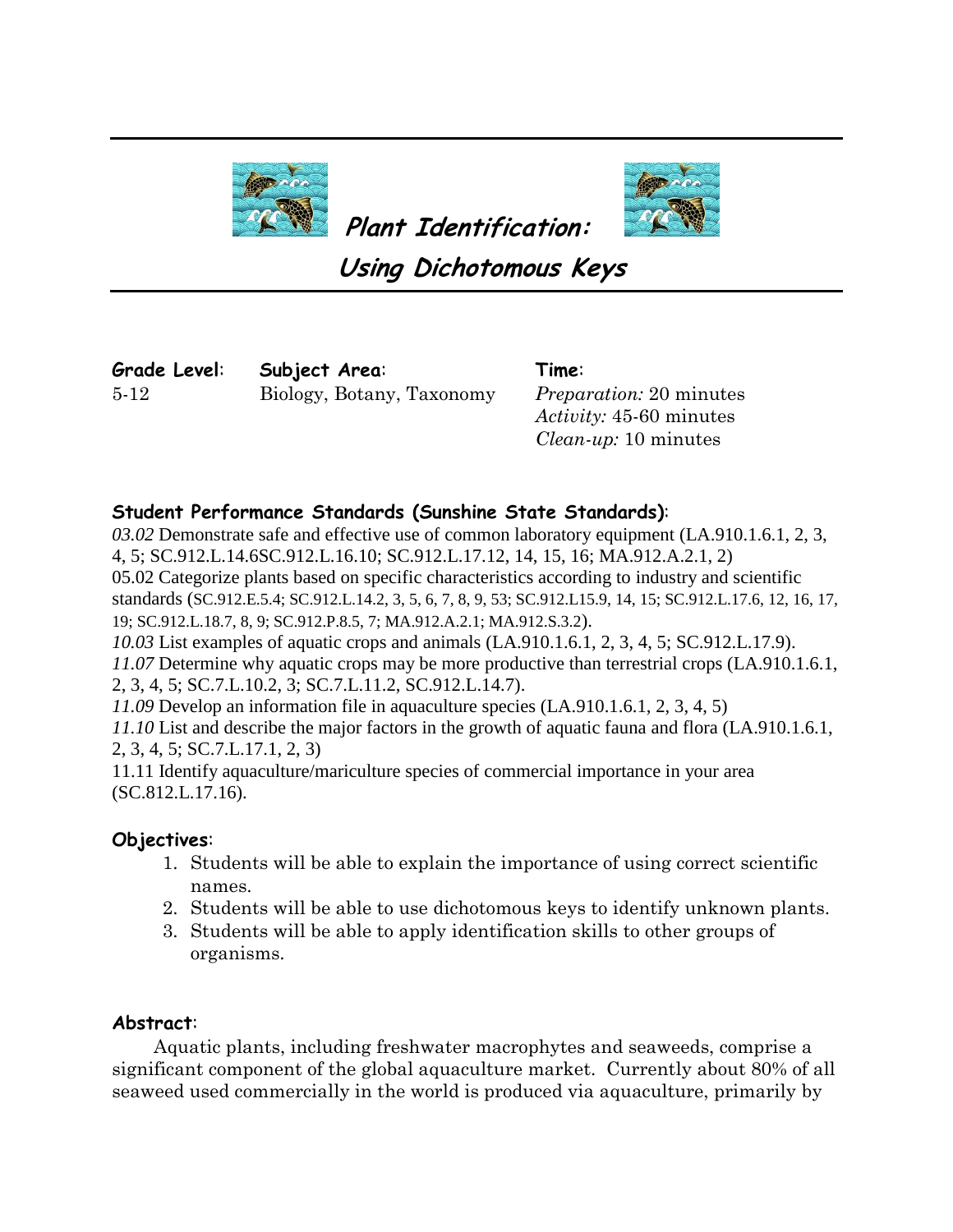countries in the Orient for food. Seaweed cultivation in Florida is still primarily at the research stage. In contrast, Florida is a significant producer of freshwater aquatic plants, primarily for ornamental use in aquaria. These plants account for about 21% of Florida's total aquaculture production. As the global aquaculture industry expands, both freshwater and marine plant culture are likely to accelerate in Florida, especially for new, emerging uses. Identification of these plants is often challenging, but user-friendly guides are increasingly available. In this lesson, students will learn to utilize dichotomous keys to identify unknown species of freshwater or marine plants. Students will learn the importance of using correct scientific names for aquaculture and other purposes. An ancillary achievement will be for the students to become more sensitive to observing and working with plants and to increase their appreciation for their diversity and potential uses. This activity can be done with live material, preserved samples, or images of plants, and adapted for use with animals. Use of dichotomous keys is a tool that can be used in the study all of other organisms, as well as plants, so this activity has broad application for the students.

#### **Interest Approach**:

 Have the students pick a body of water (fresh or salt water) near their homes or school and list the names of its plants that the students know (could be scientific or common names). Have the students briefly describe the importance of plants (ecological roles) in that body of water.

#### **Student Materials**:

- 1. *Overview of Marine & Freshwater Plants* handout
- 2. *A Dichotomous Key for Norns* exercise
- 3. Copies of appropriate dichotomous keys (see support materials for examples)
- 4. A lab note book for recording information, including notes and sketches of the specimens and the resulting identifications

#### **Teacher Materials**:

| Material (per group) | Store | <i>Estimated Cost</i> |
|----------------------|-------|-----------------------|
|                      |       |                       |

|          | Samples of freshwater and marine plants |  |  |
|----------|-----------------------------------------|--|--|
| Sources: |                                         |  |  |

- 1. Live collections-require educator's collecting permit
- 2. Preserved samples-dried herbarium specimens are best
- 3. Images-readily available via the internet
	- a. http://aquat1.ifas.ufl.edu/ -images of freshwater plants
	- b. http://www.seaweed.ie/ -images of seaweed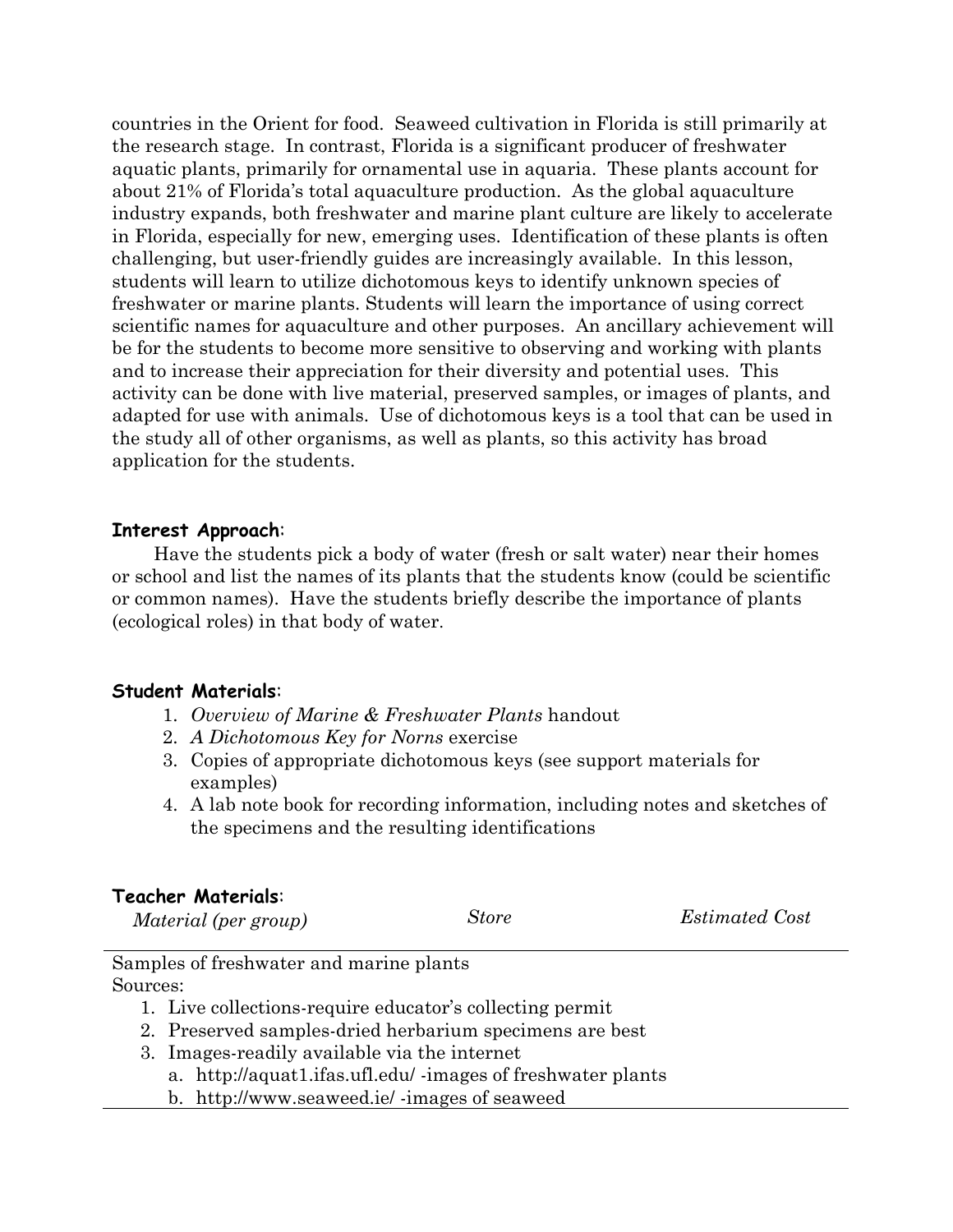| Hand lenses            | Carolina Biological                                   | \$2 and up           |
|------------------------|-------------------------------------------------------|----------------------|
| Dissecting or compound | Carolina Biological                                   | \$80 and up          |
| microscopes            |                                                       |                      |
| Microscope slides and  | Carolina Biological                                   | \$8 and up           |
| cover slips            |                                                       |                      |
|                        | Glass bowls/plastic Petri WalMart/Carolina Biological | \$5 and up/\$20 (20) |
| dishes                 |                                                       | pack)                |
| Forceps                | Carolina Biological                                   | \$2 and up           |
| Paper towels           | Local grocery store                                   | \$3 and up           |

#### **Student Instructions:**

- 1. Read the handout *Overview of Marine & Freshwater Plants* for homework in preparation for this laboratory.
- 2. Pick a body of water (fresh or salt water) near home or school and observe if any plants are present.
- 3. Consider what is the importance (ecological roles) of those plants and list the names of its plants that you already know (could be scientific or common names).
- 4. In the lab, do the exercise *A Dichotomous Key for Norns.*
- 5. Briefly become acquainted with the scientific dichotomous key that will be used in the lab.
- 6. The teacher should take students as a group through the process of "keying out" a specimen and arriving at a tentative name. The class should read the species description for that organism to verify that it "fits".
- 7. Students (working in groups of 2-3) should rotate among stations (up to 10) that have different specimens, appropriate for the dichotomous key in question.
- 8. At each station, students should first make overall observation of the specimen, including notes and sketches of the material
- 9. Students should utilize the dichotomous key to identify each specimen at the stations.
- 10.After each tentative identification, students should read the species description for that organism to verify that it "fits".
- 11.When work is completed at all stations, the class should go over the answers that each team has and if there are discrepancies, discuss the reasons for the alternative identifications.

## **Teacher Instructions:**

#### *Preparations***:**

- 1. Obtain plant specimens (fresh or preserved).
- 2. Divide the class into small groups (2-3 per group if possible).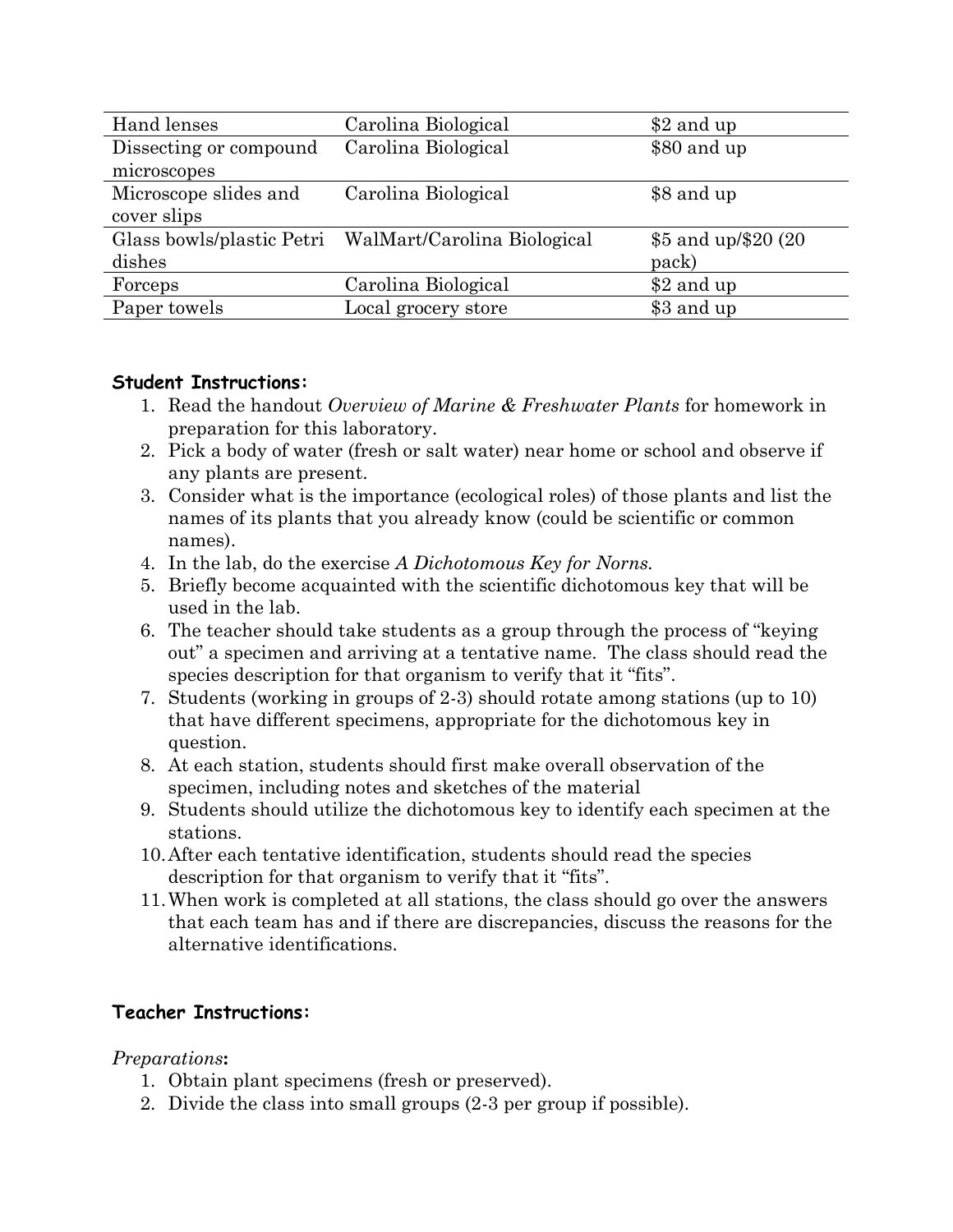- 3. Prepare up to 10 stations, labeled 1-10 (each station would gave a different specimen, either in a glass bowl or plastic Petri dish if alive, a herbarium specimen if preserved, or a photo if images are used).
- 4. Copy the appropriate dichotomous key (1 per station or per student).
- 5. Copy the handout *Overview of Marine & Freshwater Plants* for each student and have them read this as homework.
- 6. Copy the exercise *A Dichotomous Key for Norns* for use in the lab by each student.

#### *Activity***:**

- 1. If not already done in another class, review *Overview of Marine & Freshwater Plants*.
- 2. Explain why classification of organisms is important and that it involves placing them into categories.
- 3. Once students are in their groups, ask go over *A Dichotomous Key for Norns*  as a warm-up for use of a more scientific key
- 4. Briefly acquaint students with the scientific dichotomous key that will be used in the lab. One alternative is to provide the students with a dichotomous key that you have prepared specifically for the specimens you have for this lab.
- 5. Using the key, take the whole class as a group through the process of "keying out" a specimen and arriving at a tentative name.
- 6. Go over the species description for that organism with the organism to verify that it "fits".
- 7. Assign students into groups of 2-3 to rotate among stations (up to 10) that have different specimens, appropriate for the dichotomous key in question.
- 8. While students are working, circulate among the stations, ask questions as to what the students are seeing, encouraging good note taking and sketching, and ask question of the students to facilitate.
- 9. Allow enough time at end of lab to go over the correct identifications with the class; one way to do that is to have each group of students share the path they took in the key, and, if there are discrepancies, discuss the reasons for the alternative identifications.
- 10.If time permits, ask students what problems they had with the keys and if they can think of any limitations to the keys they used.

## *Post work/Clean-up***:**

- 1. Minimal cleanup, following usual school procedures.
- 2. If used, glass microscope slides and cover slips should either be recycled, or rinsed with fresh water and allowed to dry.

## **Anticipated Results:**

1. Students will identify several species of freshwater and marine plants using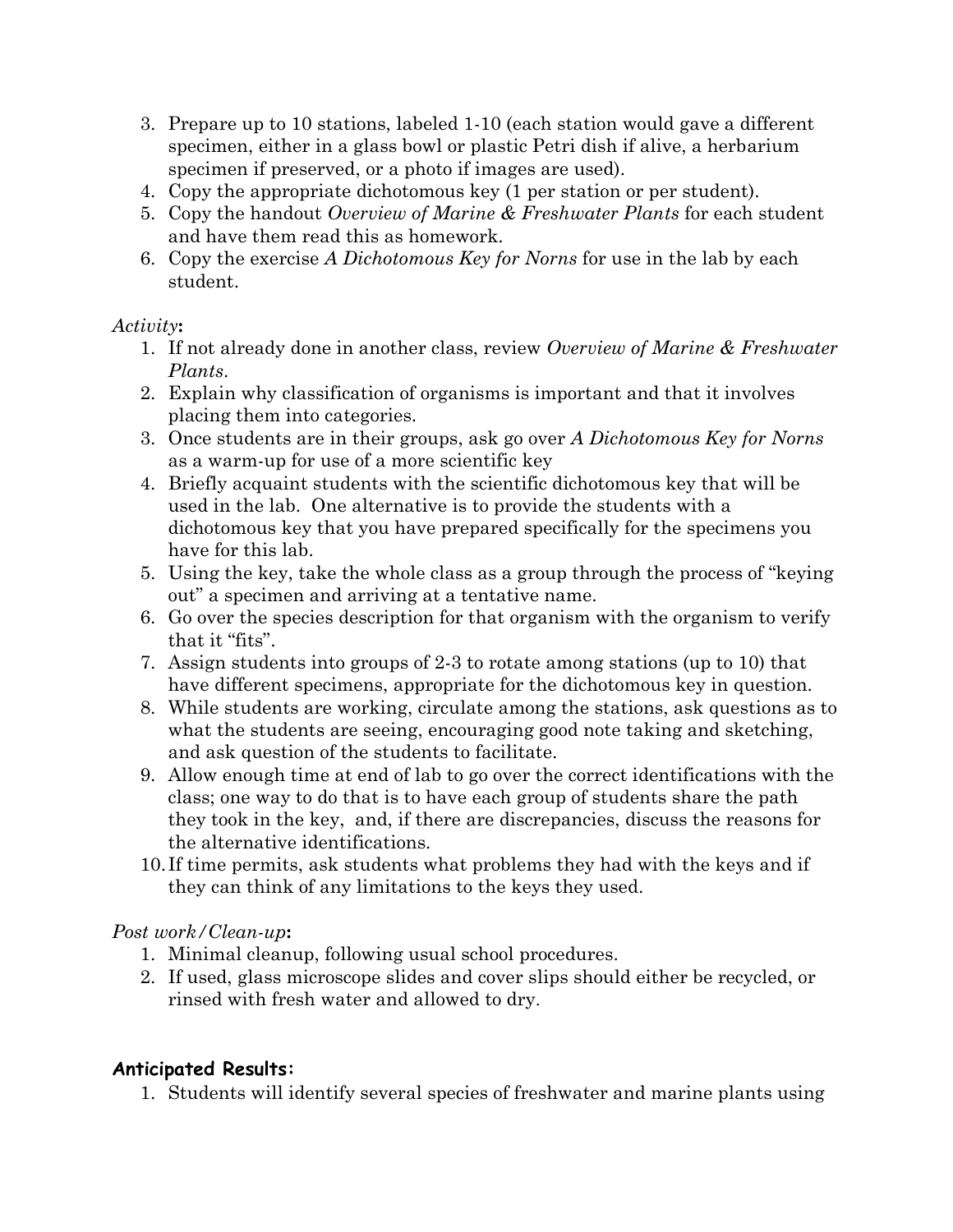dichotomous keys.

- 2. Students will be able to describe various parts of freshwater and marine plants.
- 3. Students will begin to appreciate the diversity of aquatic plant life and its importance.
- 4. Students will demonstrate microscopy skills (if microscopes are used).

#### **Support Materials:**

- 1. *Overview of Marine and Freshwater Plants* handout
- 2. *A Dichotomous Key for Norns* handout
- 3. *Use of Dichotomous Keys: Freshwater Plants* presentation
- 4. *Plant Aquaculture: Freshwater Plants* presentation
- 5. *Plant Aquaculture: Seaweeds* presentation
- 6. About Freshwater Plants in Florida: http://aquat1.ifas.ufl.edu/
- 7. About Algae: http://www.seaweed.ie/, http://www.algaebase.org
- 8. Introduction to a fun dichotomous key (Norns): http://www.biologycorner.com/worksheets/dichoto.html
- 9. Using a dichotomous key for reef organisms: *SeaWorld/Busch Gardens Coral Reefs, 4-8 Classroom Activities:* http://www.seaworld.org/just-for-teachers/lsa/i-030/pdf/4-8.pdf
- 10.Using dichotomous keys for jelly beans: Harry Potter and the Dichotomous Key;

http://www.ansp.org/education/special\_programs/senses/pdf\_gwms/harrypotte r.pdf

- 11.Creating a dichotomous key: *Education on the Halfshell: Creating a Dichotomous Key* by Cassie Zanca: http://www.lamer.lsu.edu/classroom/halfshell/pdf/dicot2all.pdf
- *12.*Creating a dichotomous key: *How to Construct and Use a Dichotomous Key* by Stephen L. Timme: http://www.ableweb.org/volumes/vol-12/7-timme.pdf
- 13.Short Video: *Classify This!* http://www.glencoe.com/sec/science/biology/bio2000/biomovies/e20\_1int.html

## **Explanation of Concepts:**

Classification of organisms Use of dichotomous keys Relationship of structure and function